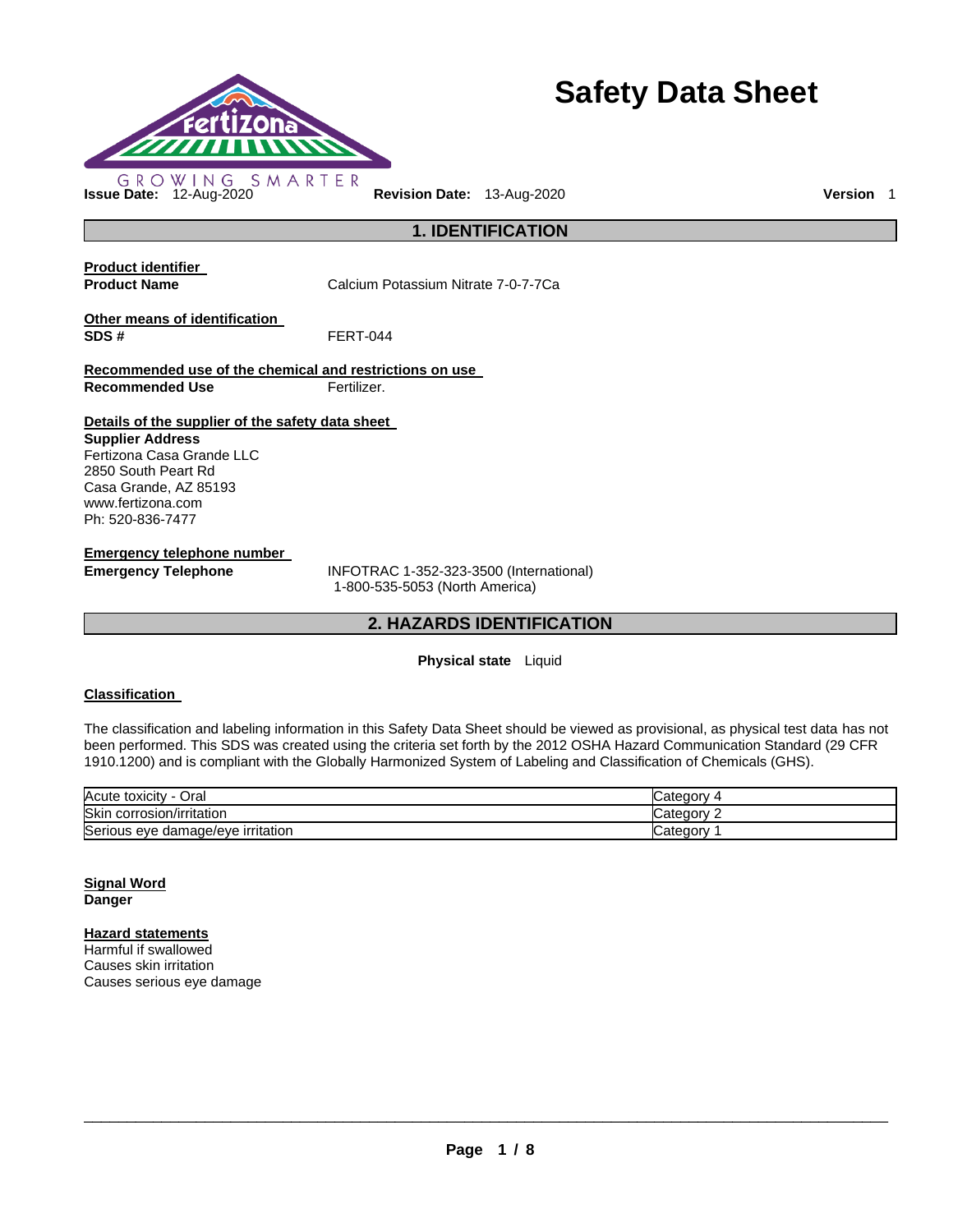

## **Precautionary Statements - Prevention**

Wash face, hands and any exposed skin thoroughly after handling Do not eat, drink or smoke when using this product Wear protective gloves/protective clothing/eye protection/face protection

## **Precautionary Statements - Response**

IF IN EYES: Rinse cautiously with water for several minutes. Remove contact lenses, if present and easy to do. Continue rinsing Immediately call a poison center or doctor/physician IF ON SKIN: Wash with plenty of water and soap Take off contaminated clothing and wash before reuse If skin irritation occurs: Get medical advice/attention IF SWALLOWED: Call a POISON CENTER or doctor/physician if you feel unwell Rinse mouth

## **Precautionary Statements - Disposal**

Dispose of contents/container to an approved waste disposal plant

## **3. COMPOSITION/INFORMATION ON INGREDIENTS**

**Chemical Nature** Please see products label for more info.

| <b>Chemical name</b>        | CAS No     | Weight-% |
|-----------------------------|------------|----------|
| <b>Nitrate</b><br>Calcium   | 10124-37-5 | 50-60    |
| <b>Nitrate</b><br>Potassium | 7757-79-   | 10-20    |

\*\*If Chemical Name/CAS No is "proprietary" and/or Weight-% is listed as a range, the specific chemical identity and/or percentage of composition has been withheld as a trade secret.\*\*

## **4. FIRST AID MEASURES**

### **Description of first aid measures**

| <b>Eye Contact</b>  | Immediately flush with plenty of water. After initial flushing, remove any contact lenses and<br>continue flushing for at least 15 minutes. If eye irritation persists: Get medical<br>advice/attention. |
|---------------------|----------------------------------------------------------------------------------------------------------------------------------------------------------------------------------------------------------|
| <b>Skin Contact</b> | Wash off immediately with soap and plenty of water while removing all contaminated<br>clothes and shoes. If skin irritation persists, call a physician.                                                  |
| <b>Inhalation</b>   | Remove exposed individual(s) to fresh air for 20 minutes. Consult a physician/poison center<br>if individual's condition declines or if symptoms persist.                                                |
| Ingestion           | Rinse mouth. Do NOT induce vomiting. Drink 1 or 2 glasses of water. Never give anything<br>by mouth to an unconscious person. Call a poison center or doctor/physician if you feel<br>unwell.            |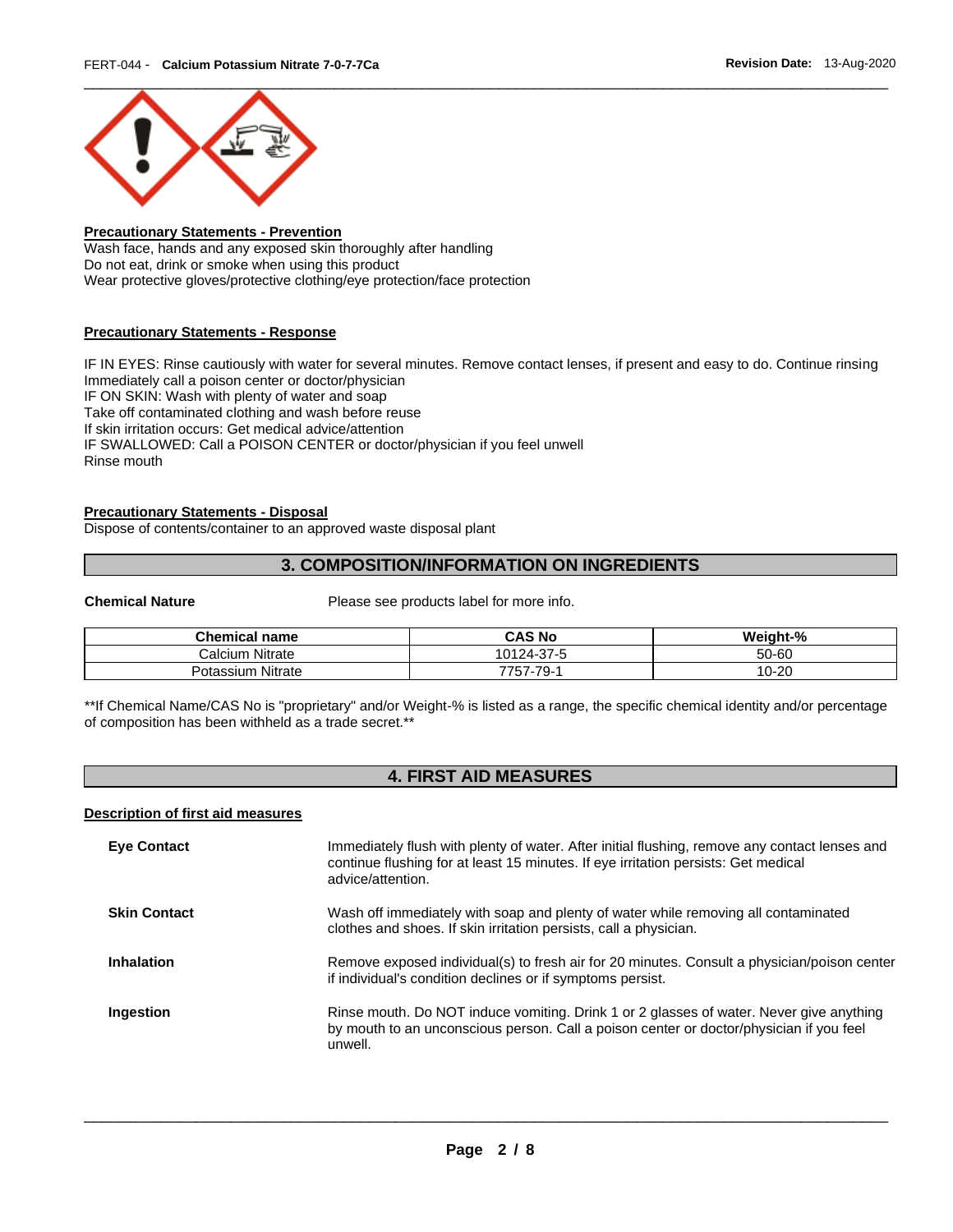## **Most important symptoms and effects, both acute and delayed**

| Symptoms | Harmful if swallowed. Causes skin irritation and serious eye damage. May cause nausea, |
|----------|----------------------------------------------------------------------------------------|
|          | vomiting, stomach ache, and diarrhea.                                                  |

\_\_\_\_\_\_\_\_\_\_\_\_\_\_\_\_\_\_\_\_\_\_\_\_\_\_\_\_\_\_\_\_\_\_\_\_\_\_\_\_\_\_\_\_\_\_\_\_\_\_\_\_\_\_\_\_\_\_\_\_\_\_\_\_\_\_\_\_\_\_\_\_\_\_\_\_\_\_\_\_\_\_\_\_\_\_\_\_\_\_\_\_\_

## **Indication of any immediate medical attention and special treatment needed**

**Notes to Physician**  Treat symptomatically.

## **5. FIRE-FIGHTING MEASURES**

## **Suitable Extinguishing Media**

Use extinguishing measures that are appropriate to local circumstances and the surrounding environment.

#### **Unsuitable Extinguishing Media** Not determined.

## **Specific Hazards Arising from the Chemical**

Product is not flammable or combustible. May intensify fire; oxidizer.

#### **Protective equipment and precautions for firefighters**

As in any fire, wear self-contained breathing apparatus pressure-demand, MSHA/NIOSH (approved or equivalent) and full protective gear.

## **6. ACCIDENTAL RELEASE MEASURES**

#### **Personal precautions, protective equipment and emergency procedures**

**Personal Precautions Use personal protective equipment as required.** 

## **Environmental precautions**

**Environmental precautions** See Section 12 for additional Ecological Information.

#### **Methods and material for containment and cleaning up**

| <b>Methods for Containment</b> | Prevent further leakage or spillage if safe to do so. Soak up and contain spill with an |
|--------------------------------|-----------------------------------------------------------------------------------------|
|                                | absorbent material.                                                                     |

**Methods for Clean-Up** Reclaim where possible. Sweep up and shovel into suitable containers for disposal.

## **7. HANDLING AND STORAGE**

#### **Precautions for safe handling**

**Advice on Safe Handling** Handle in accordance with good industrial hygiene and safety practice. Wear appropriate personal protective equipment. Wash face, hands and any exposed skin thoroughly after handling. Avoid contact with skin, eyes or clothing. Avoid breathing vapors or mists. Use only with adequate ventilation. Do not eat, drink or smoke when using this product.

## **Conditions for safe storage, including any incompatibilities**

| <b>Storage Conditions</b> | Keep containers tightly closed in a dry, cool and well-ventilated place. Store at<br>temperatures above 32°F. |  |
|---------------------------|---------------------------------------------------------------------------------------------------------------|--|
| Incompatible Materials    | Strong oxidizing agents. Strong acids. Strong bases. Phosphorus.                                              |  |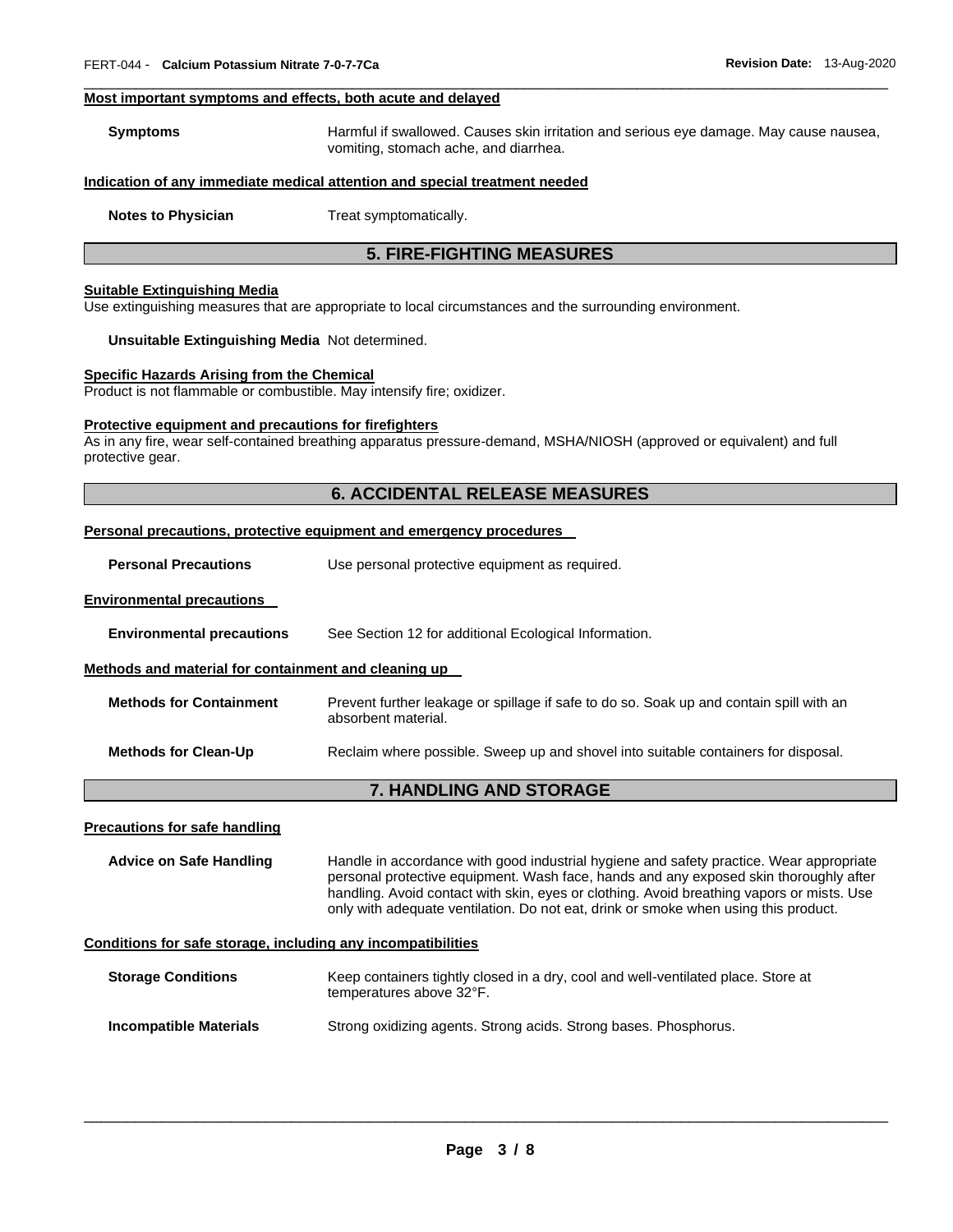## \_\_\_\_\_\_\_\_\_\_\_\_\_\_\_\_\_\_\_\_\_\_\_\_\_\_\_\_\_\_\_\_\_\_\_\_\_\_\_\_\_\_\_\_\_\_\_\_\_\_\_\_\_\_\_\_\_\_\_\_\_\_\_\_\_\_\_\_\_\_\_\_\_\_\_\_\_\_\_\_\_\_\_\_\_\_\_\_\_\_\_\_\_ **8. EXPOSURE CONTROLS/PERSONAL PROTECTION**

| <b>Exposure Guidelines</b>                                            | This product, as supplied, does not contain any hazardous materials with occupational<br>exposure limits established by the region specific regulatory bodies                                                                                                                                                                         |  |
|-----------------------------------------------------------------------|---------------------------------------------------------------------------------------------------------------------------------------------------------------------------------------------------------------------------------------------------------------------------------------------------------------------------------------|--|
| <b>Appropriate engineering controls</b>                               |                                                                                                                                                                                                                                                                                                                                       |  |
| <b>Engineering Controls</b>                                           | Apply technical measures to comply with the occupational exposure limits. Maintain eye<br>wash fountain and quick-drench facilities in work area.                                                                                                                                                                                     |  |
| Individual protection measures, such as personal protective equipment |                                                                                                                                                                                                                                                                                                                                       |  |
| <b>Eye/Face Protection</b>                                            | Wear eye/face protection. Refer to 29 CFR 1910.133 for eye and face protection<br>regulations.                                                                                                                                                                                                                                        |  |
| <b>Skin and Body Protection</b>                                       | Wear protective gloves and protective clothing. Reference Wiley's "Quick Selection Guide"<br>to Chemical Protective Clothing". Refer to 29 CFR 1910.138 for appropriate skin and body<br>protection.                                                                                                                                  |  |
| <b>Respiratory Protection</b>                                         | If necessary, wear a MSHA/NIOSH-approved respirator. Refer to 29 CFR 1910.134 for<br>respiratory protection requirements.                                                                                                                                                                                                             |  |
|                                                                       | <b>General Hygiene Considerations</b> Avoid contact with skin, eyes and clothing. After handling this product, wash hands before<br>eating, drinking, or smoking. If contact occurs, remove contaminated clothing. If needed,<br>take first aid action shown on section 4 of this SDS. Launder contaminated clothing before<br>reuse. |  |

## **9. PHYSICAL AND CHEMICAL PROPERTIES**

## **Information on basic physical and chemical properties**

| <b>Physical state</b><br>Appearance<br>Color | Liquid<br>Not determined<br>Not determined | Odor<br><b>Odor Threshold</b> | Not determined<br>Not determined |
|----------------------------------------------|--------------------------------------------|-------------------------------|----------------------------------|
| <b>Property</b>                              | <b>Values</b>                              | Remarks • Method              |                                  |
| рH                                           | Not determined                             |                               |                                  |
| Melting point / freezing point               | Not determined                             |                               |                                  |
| Boiling point / boiling range                | Not determined                             |                               |                                  |
| <b>Flash point</b>                           | Not determined                             |                               |                                  |
| <b>Evaporation Rate</b>                      | Not determined                             |                               |                                  |
| <b>Flammability (Solid, Gas)</b>             | Not determined                             |                               |                                  |
| <b>Flammability Limit in Air</b>             |                                            |                               |                                  |
| <b>Upper flammability or explosive</b>       | Not determined                             |                               |                                  |
| limits                                       |                                            |                               |                                  |
| Lower flammability or explosive              | Not determined                             |                               |                                  |
| limits                                       |                                            |                               |                                  |
| <b>Vapor Pressure</b>                        | Not determined                             |                               |                                  |
| <b>Vapor Density</b>                         | Not determined                             |                               |                                  |
| <b>Relative Density</b>                      | Not determined                             |                               |                                  |
| <b>Water Solubility</b>                      | Soluble in water                           |                               |                                  |
| Solubility in other solvents                 | Not determined                             |                               |                                  |
| <b>Partition Coefficient</b>                 | Not determined                             |                               |                                  |
| <b>Autoignition temperature</b>              | Not determined                             |                               |                                  |
| <b>Decomposition temperature</b>             | Not determined                             |                               |                                  |
| <b>Kinematic viscosity</b>                   | Not determined                             |                               |                                  |
| <b>Dynamic Viscosity</b>                     | Not determined                             |                               |                                  |
| <b>Explosive Properties</b>                  | Not determined                             |                               |                                  |
| <b>Oxidizing Properties</b>                  | Not determined                             |                               |                                  |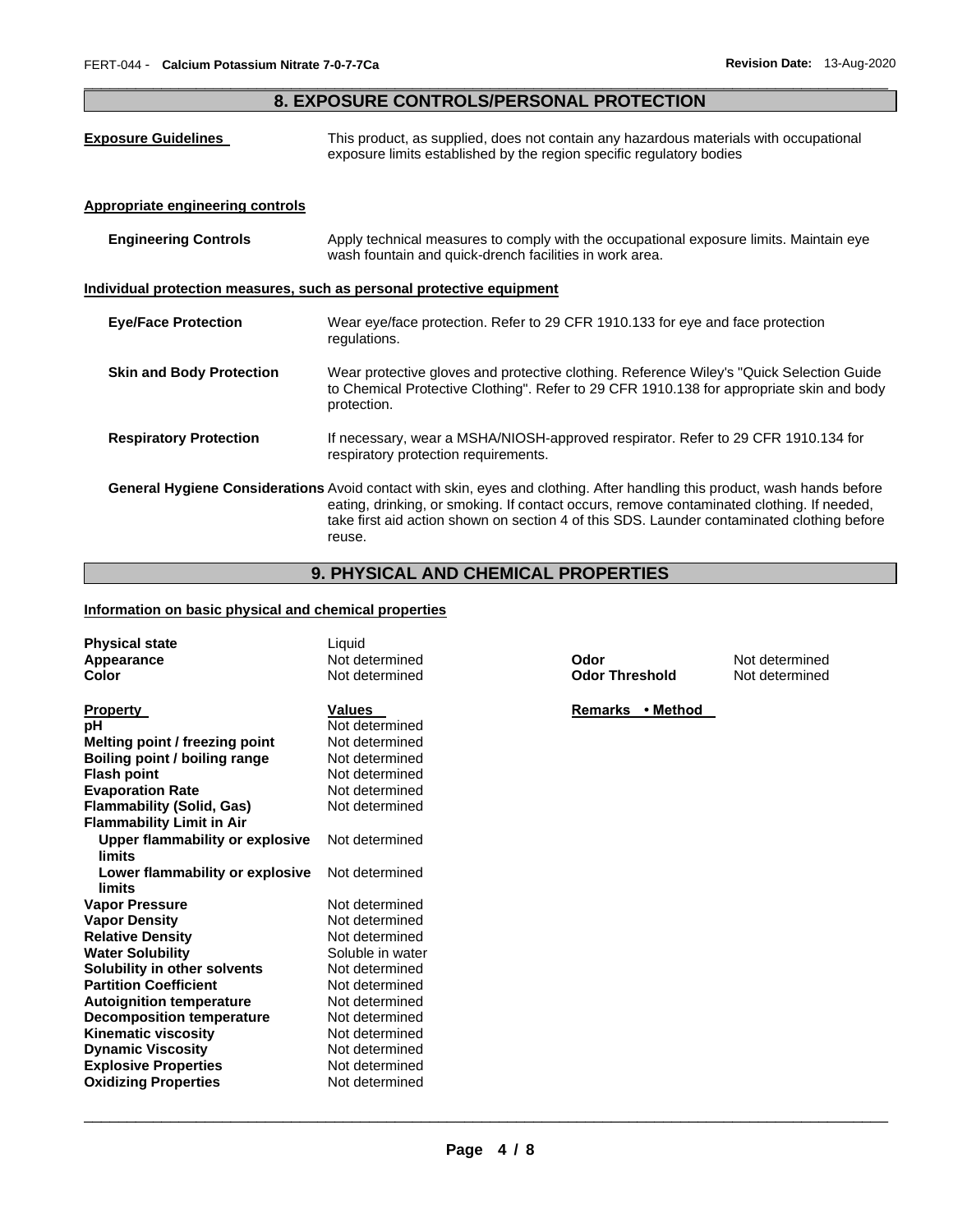## **Other information**

**Liquid Density** 11.00 lbs/gal @ 68°F

## **10. STABILITY AND REACTIVITY**

\_\_\_\_\_\_\_\_\_\_\_\_\_\_\_\_\_\_\_\_\_\_\_\_\_\_\_\_\_\_\_\_\_\_\_\_\_\_\_\_\_\_\_\_\_\_\_\_\_\_\_\_\_\_\_\_\_\_\_\_\_\_\_\_\_\_\_\_\_\_\_\_\_\_\_\_\_\_\_\_\_\_\_\_\_\_\_\_\_\_\_\_\_

## **Reactivity**

Not reactive under normal conditions.

## **Chemical stability**

Stable under recommended storage conditions.

### **Possibility of hazardous reactions**

None under normal processing.

## **Conditions to Avoid**

Keep out of reach of children.

## **Incompatible materials**

Strong oxidizing agents. Strong acids. Strong bases. Phosphorus.

#### **Hazardous decomposition products**

None known based on information supplied.

## **11. TOXICOLOGICAL INFORMATION**

## **Information on likely routes of exposure**

| <b>Product Information</b> |                                                                                                                           |
|----------------------------|---------------------------------------------------------------------------------------------------------------------------|
| <b>Eye Contact</b>         | Causes serious eye damage.                                                                                                |
| <b>Skin Contact</b>        | Causes skin irritation.                                                                                                   |
| <b>Inhalation</b>          | Do not inhale.                                                                                                            |
| Ingestion                  | Harmful if swallowed. Irritating to mouth, throat and stomach. May cause nausea, vomiting,<br>stomach ache, and diarrhea. |

## **Component Information**

| <b>Chemical name</b>           | Oral LD50               | Dermal LD50 | <b>Inhalation LC50</b> |
|--------------------------------|-------------------------|-------------|------------------------|
| Calcium Nitrate<br>10124-37-5  | ˈRat \<br>= 302 mg/kg   | $-$         |                        |
| Potassium Nitrate<br>7757-79-1 | $= 3015$ mg/kg<br>ˈRatː |             | -                      |

## **Symptoms related to the physical, chemical and toxicological characteristics**

**Symptoms** Please see section 4 of this SDS for symptoms.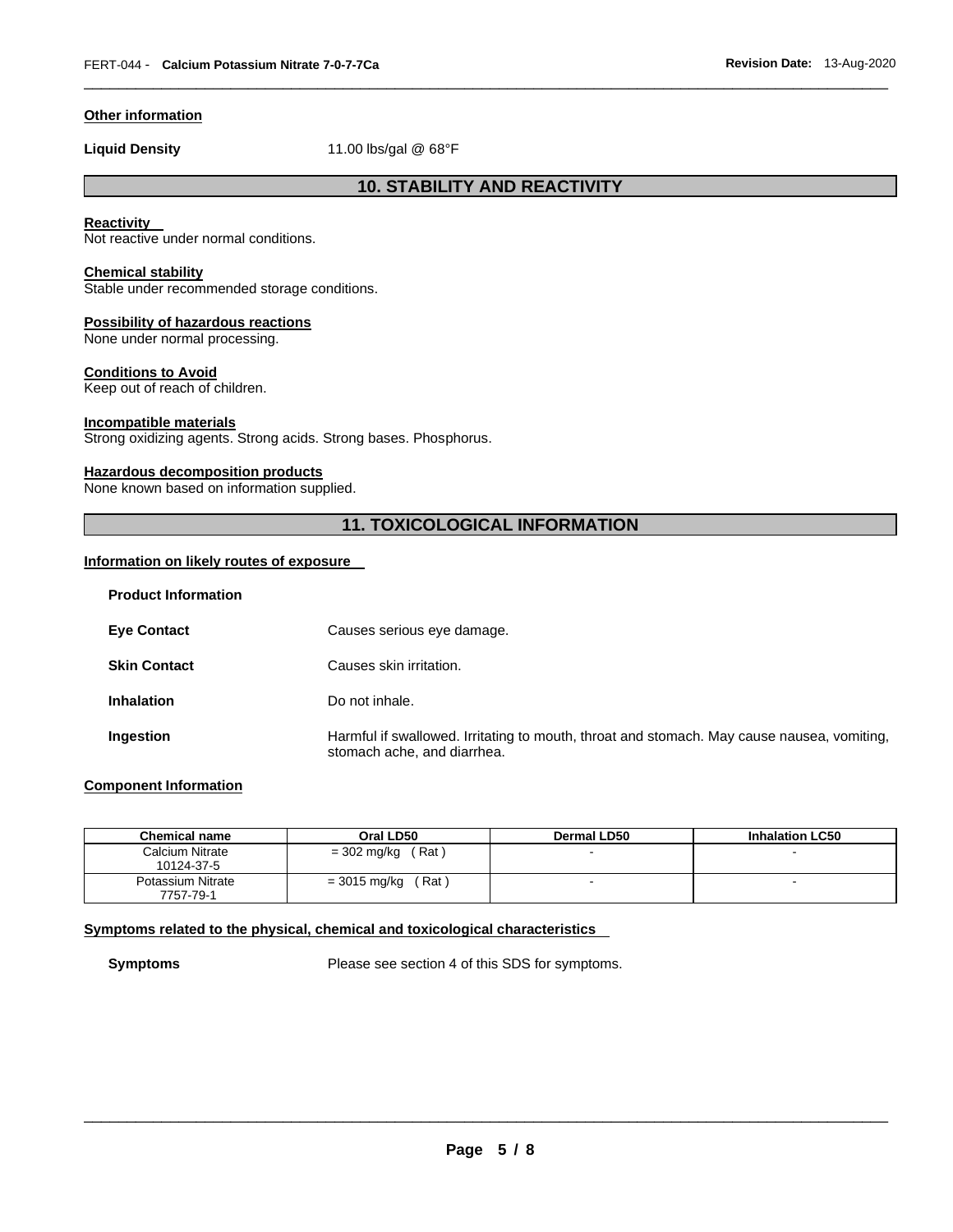#### **Delayed and immediate effects as well as chronic effects from short and long-term exposure**

**Carcinogenicity** Nitrate or nitrite ingested under conditions that result in endogenous nitrosation are considered IARC group 2A carcinogens.

| <b>Chemical name</b>           | <b>ACGIH</b> | <b>IARC</b> | NTP | <b>OSHA</b> |
|--------------------------------|--------------|-------------|-----|-------------|
| Calcium Nitrate<br>10124-37-5  |              | Group 2A    |     |             |
| Potassium Nitrate<br>7757-79-1 |              | Group 2A    |     |             |

\_\_\_\_\_\_\_\_\_\_\_\_\_\_\_\_\_\_\_\_\_\_\_\_\_\_\_\_\_\_\_\_\_\_\_\_\_\_\_\_\_\_\_\_\_\_\_\_\_\_\_\_\_\_\_\_\_\_\_\_\_\_\_\_\_\_\_\_\_\_\_\_\_\_\_\_\_\_\_\_\_\_\_\_\_\_\_\_\_\_\_\_\_

**Legend** 

*IARC (International Agency for Research on Cancer)*

*Group 2A - Probably Carcinogenic to Humans* 

*OSHA (Occupational Safety and Health Administration of the US Department of Labor)*

*X - Present* 

### **Numerical measures of toxicity**

#### **The following values are calculated based on chapter 3.1 of the GHS document** . **Oral LD50** 508.60 mg/kg

## **12. ECOLOGICAL INFORMATION**

## **Ecotoxicity**

An environmental hazard cannot be excluded in the event of unprofessional handling or disposal.

#### **Component Information**

| Chemical name | Algae/aguatic plants | Fish                         | Crustacea                         |
|---------------|----------------------|------------------------------|-----------------------------------|
| Urea          |                      | 16200 - 18300: 96 h Poecilia | 110000: 24 h Daphnia magna Straus |
| $57-13-6$     |                      | reticulata mg/L LC50         | mg/L EC50 3910: 48 h Daphnia      |
|               |                      |                              | magna mg/L EC50 Static            |

#### **Persistence/Degradability**

Not determined.

## **Bioaccumulation**

There is no data for this product.

## **Mobility**

Not determined

## **Other Adverse Effects**

Not determined

## **13. DISPOSAL CONSIDERATIONS**

## **Waste Treatment Methods**

| <b>Disposal of Wastes</b>     | Disposal should be in accordance with applicable regional, national and local laws and<br>regulations. |
|-------------------------------|--------------------------------------------------------------------------------------------------------|
| <b>Contaminated Packaging</b> | Disposal should be in accordance with applicable regional, national and local laws and<br>regulations. |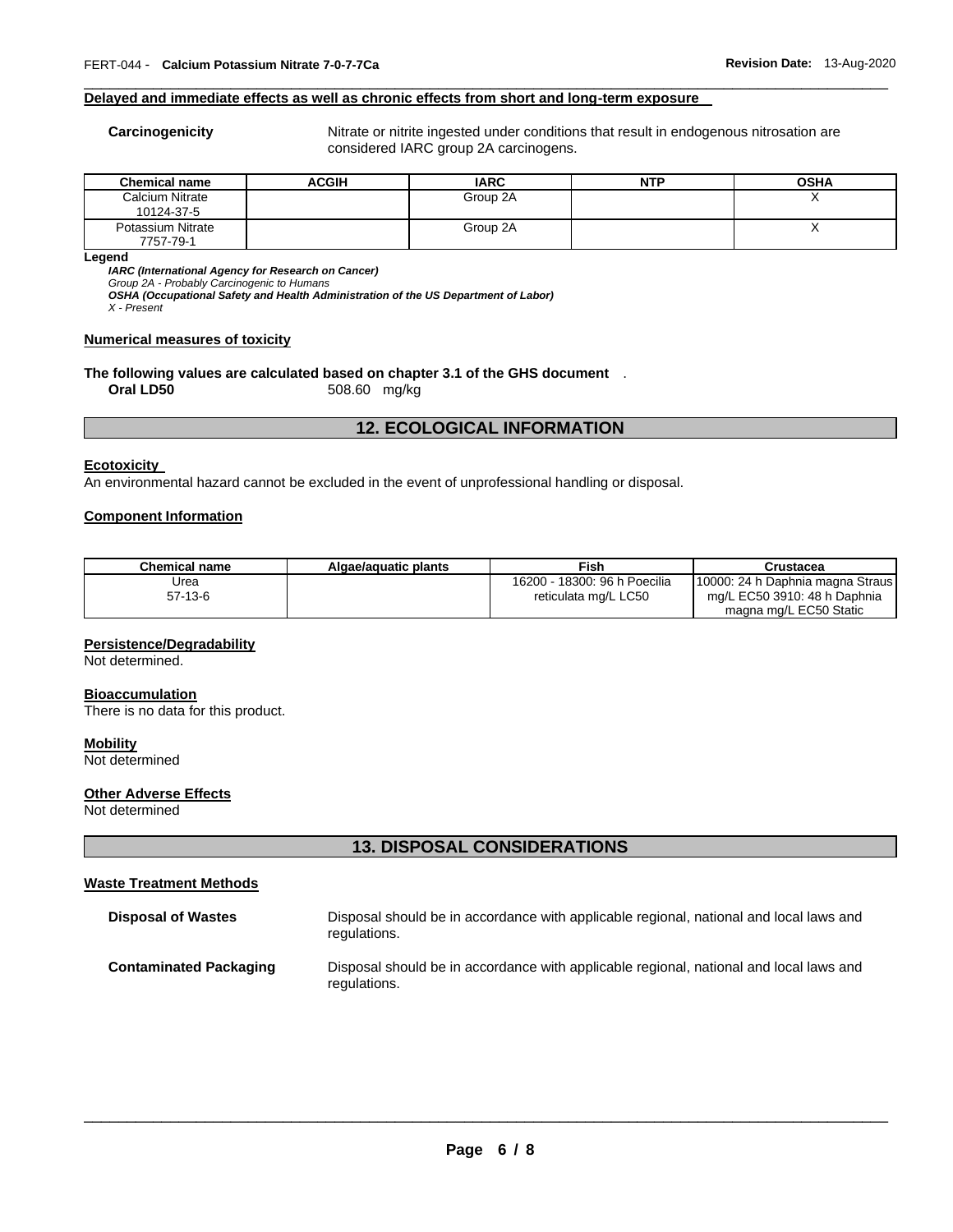#### **California Hazardous Waste Status**

| <b>Chemical name</b> | California Hazardous Waste Status |
|----------------------|-----------------------------------|
| Calcium Nitrate      | lgnitable                         |
| 10124-37-5           | Reactive                          |
| Potassium Nitrate    | Ignitable                         |
| 7757-79-1            | Reactive                          |

\_\_\_\_\_\_\_\_\_\_\_\_\_\_\_\_\_\_\_\_\_\_\_\_\_\_\_\_\_\_\_\_\_\_\_\_\_\_\_\_\_\_\_\_\_\_\_\_\_\_\_\_\_\_\_\_\_\_\_\_\_\_\_\_\_\_\_\_\_\_\_\_\_\_\_\_\_\_\_\_\_\_\_\_\_\_\_\_\_\_\_\_\_

## **14. TRANSPORT INFORMATION**

| <b>Note</b> | Please see current shipping paper for most up to date shipping information, including<br>exemptions and special circumstances. |
|-------------|--------------------------------------------------------------------------------------------------------------------------------|
| <u>DOT</u>  | Not regulated                                                                                                                  |
| <u>IATA</u> | Not regulated                                                                                                                  |
| <b>IMDG</b> | Not regulated                                                                                                                  |

## **15. REGULATORY INFORMATION**

#### **International Inventories**

| <b>Chemical name</b> | <b>TSCA TSCA Inventory DSL/NDSL EINECS/ELI</b><br><b>Status</b> | <b>NCS</b> | <b>ENCS</b> | <b>IECSC</b> | <b>KECL</b> | <b>PICCS</b> | <b>AICS</b> |
|----------------------|-----------------------------------------------------------------|------------|-------------|--------------|-------------|--------------|-------------|
| Calcium Nitrate      | ACTIVE                                                          |            |             |              |             |              |             |
| Potassium Nitrate    | ACTIVE                                                          |            |             |              |             |              |             |

#### **Legend:**

*TSCA - United States Toxic Substances Control Act Section 8(b) Inventory* 

*DSL/NDSL - Canadian Domestic Substances List/Non-Domestic Substances List* 

*EINECS/ELINCS - European Inventory of Existing Chemical Substances/European List of Notified Chemical Substances* 

*ENCS - Japan Existing and New Chemical Substances* 

*IECSC - China Inventory of Existing Chemical Substances* 

*KECL - Korean Existing and Evaluated Chemical Substances* 

*PICCS - Philippines Inventory of Chemicals and Chemical Substances* 

*AICS - Australian Inventory of Chemical Substances* 

## **US Federal Regulations**

#### **CERCLA**

This material, as supplied, does not contain any substances regulated as hazardous substances under the Comprehensive Environmental Response Compensation and Liability Act (CERCLA) (40 CFR 302) or the Superfund Amendments and Reauthorization Act (SARA) (40 CFR 355).

#### **SARA 313**

Section 313 of Title III of the Superfund Amendments and Reauthorization Act of 1986 (SARA). This product contains a chemical or chemicals which are subject to the reporting requirements of the Act and Title 40 of the Code of Federal Regulations, Part 372

| Chemical name                 | CAS No     | Weight-% | SARA 313 - Threshold<br>Values % |
|-------------------------------|------------|----------|----------------------------------|
| Calcium Nitrate - 10124-37-5  | 10124-37-5 | 50-60    |                                  |
| Potassium Nitrate - 7757-79-1 | 7757-79-1  | 10-20    |                                  |

#### **CWA (Clean Water Act)**

This product does not contain any substances regulated as pollutants pursuant to the Clean Water Act (40 CFR 122.21 and 40 CFR 122.42)